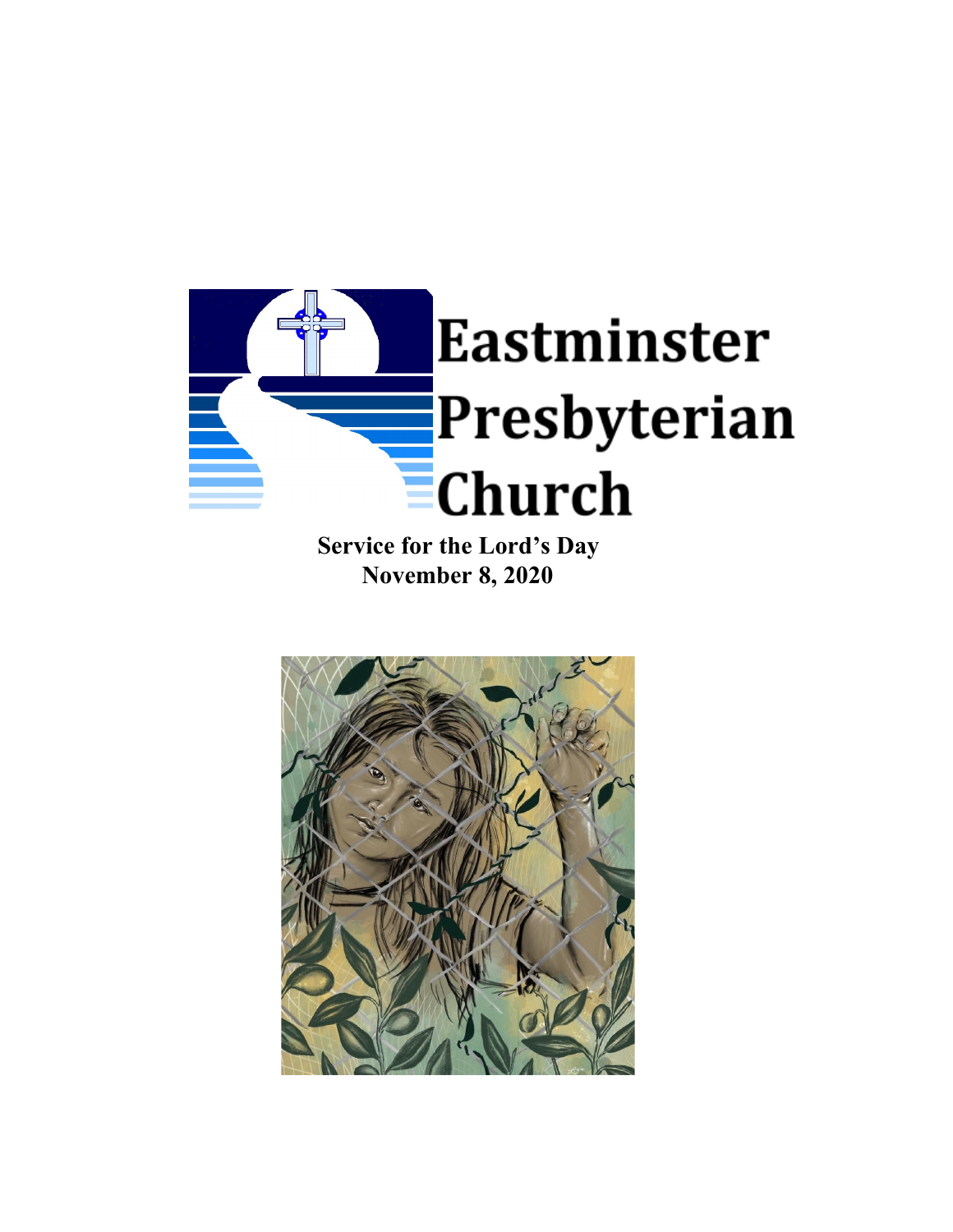## **ORDER OF WORSHIP FOR THE LORD'S DAY**

November 8, 2020 10:00 a.m.

## **GATHERING**

**Prelude** *"I Want Jesus to Walk with Me"*

#### **Welcome & Announcements**

The grace of our Lord Jesus Christ be with you. *And also with you.*

### **Threshold Moment & Lighting of Candles**

### **Call to Worship**

- L. Through Moses, God said,
- **P. "Let my people go."**
- L. In scripture, the law declares:
- **P. "In the seventh year, you must cancel all debts.**
- L. With grace, Jesus said:
- **P. "Give one coat away."**
- L. With honesty, Jesus taught:
- **P. "Sell what you have, give that money to the poor."**
- L. Faith has always involved letting go, releasing, setting free, dropping our nets, giving to others, and following.
- **P. So in this hour of worship, may we release that which binds us. May we worship with open, untamed, and porous hearts, so that we can walk freely with God.**
- L. Let it be so.
- **P. Amen.**

**Hymn #684** *Faith Begins by Letting Go*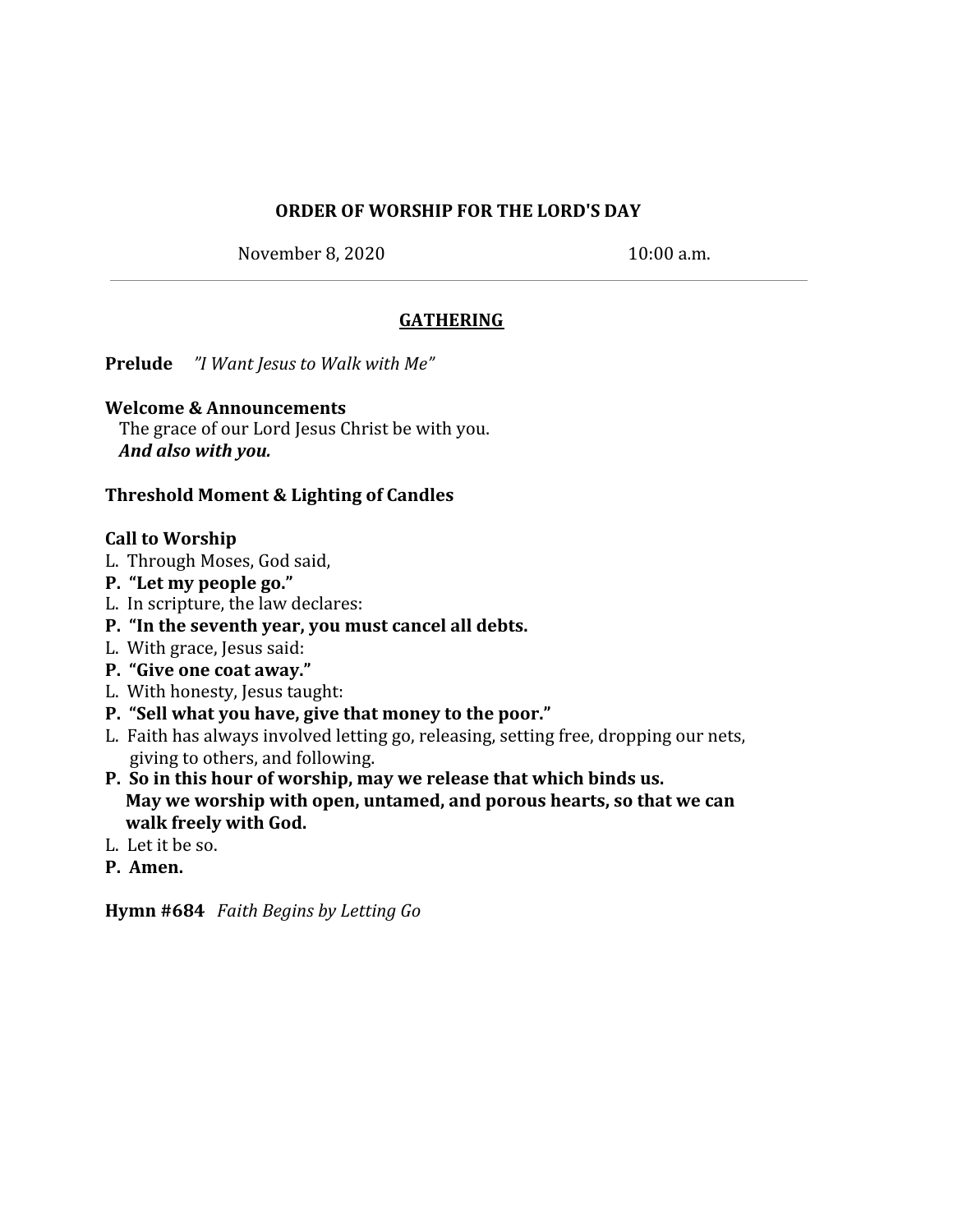

This text affirms that faith is not a state of being but a process of becoming what we are called to be in relationship to God, other people, and the world. The movement from one stage of faith to another is suggested by g

TEXT: Carl P. Daw Jr., 1995 MUSIC: Charles F. Gounod, 1872 Text © 1996 Hope Publishing Company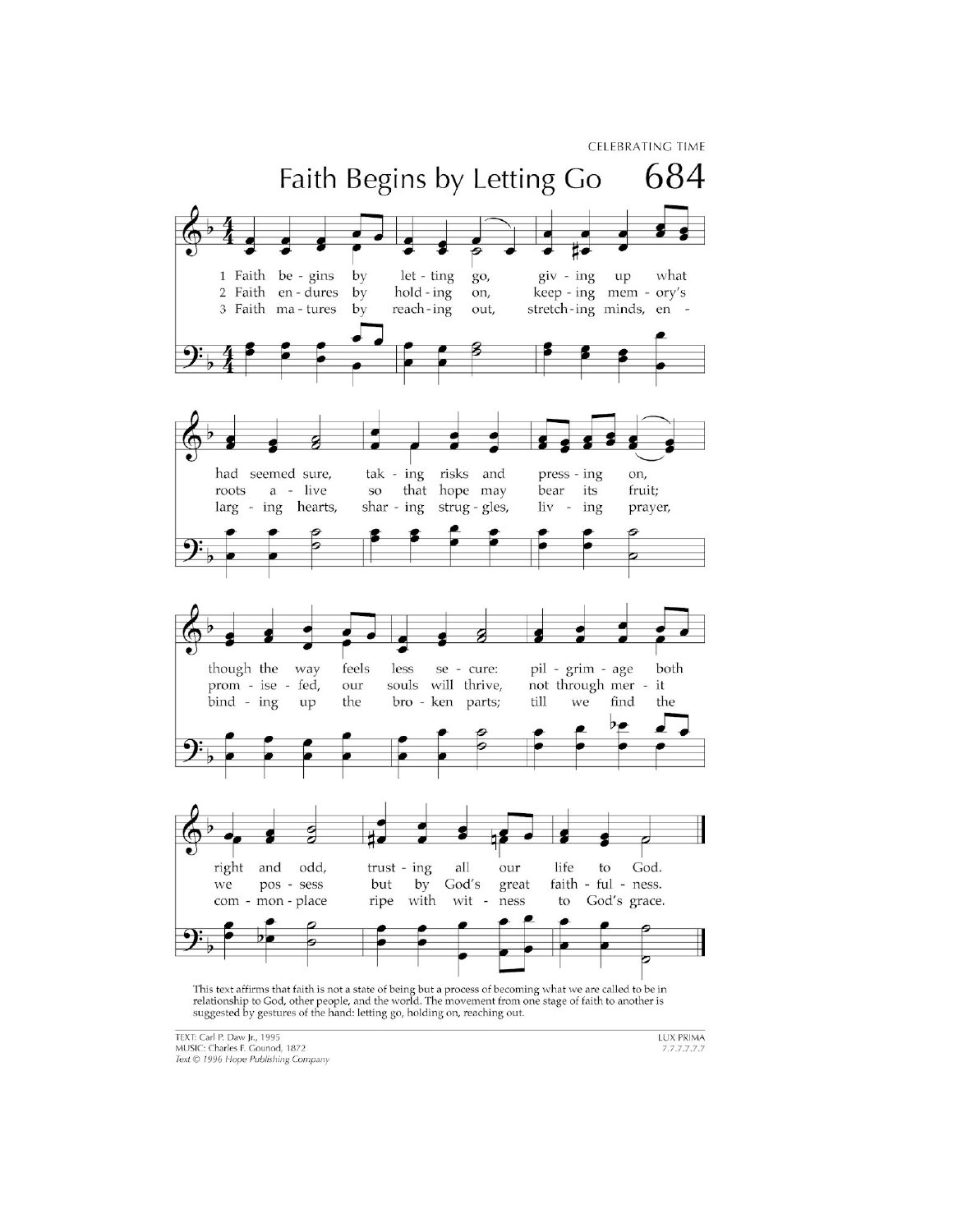### **Call to Confession**

**Prayer of Confession** *Gracious God, We admit to holding tight to that which we know and understand. We put you in a box to avoid the shades of gray that come with faith. We put worship in a box to avoid the discomfort of change. We put ourselves in boxes labeled with gender expectations and societal norms. We put others in boxes labeled "worthy" and "unworthy." We put all that we have in a box and pray we won't run out. So in this moment, we confess to holding tight to fear, greed, and worldly structures. Forgive us for missing the point. Open our eyes to a new way to a holiness found in open boxes, unclenched fists, shades of gray, and holy release. Gratefully we pray, Amen.*

### **Declaration of God's Grace**

### **Passing of the Peace**

*Take out your phone and text to a church member, friend or family member - "The Peace of Christ be with you."*

## **PROCLAIMING THE WORD**

**Children's Message**

**Prayer for Illumination**

**Scripture Reading** Deuteronomy 15:1-11

**Scripture Reading** Matthew 19:16-22

**Sermon** "Release"

## **RESPONDING TO THE WORD**

**Special Music** Tom Hardenbergh, Cane Flute

**Affirmation of Faith** *We believe that on the first day, God released love and creativity over a void;*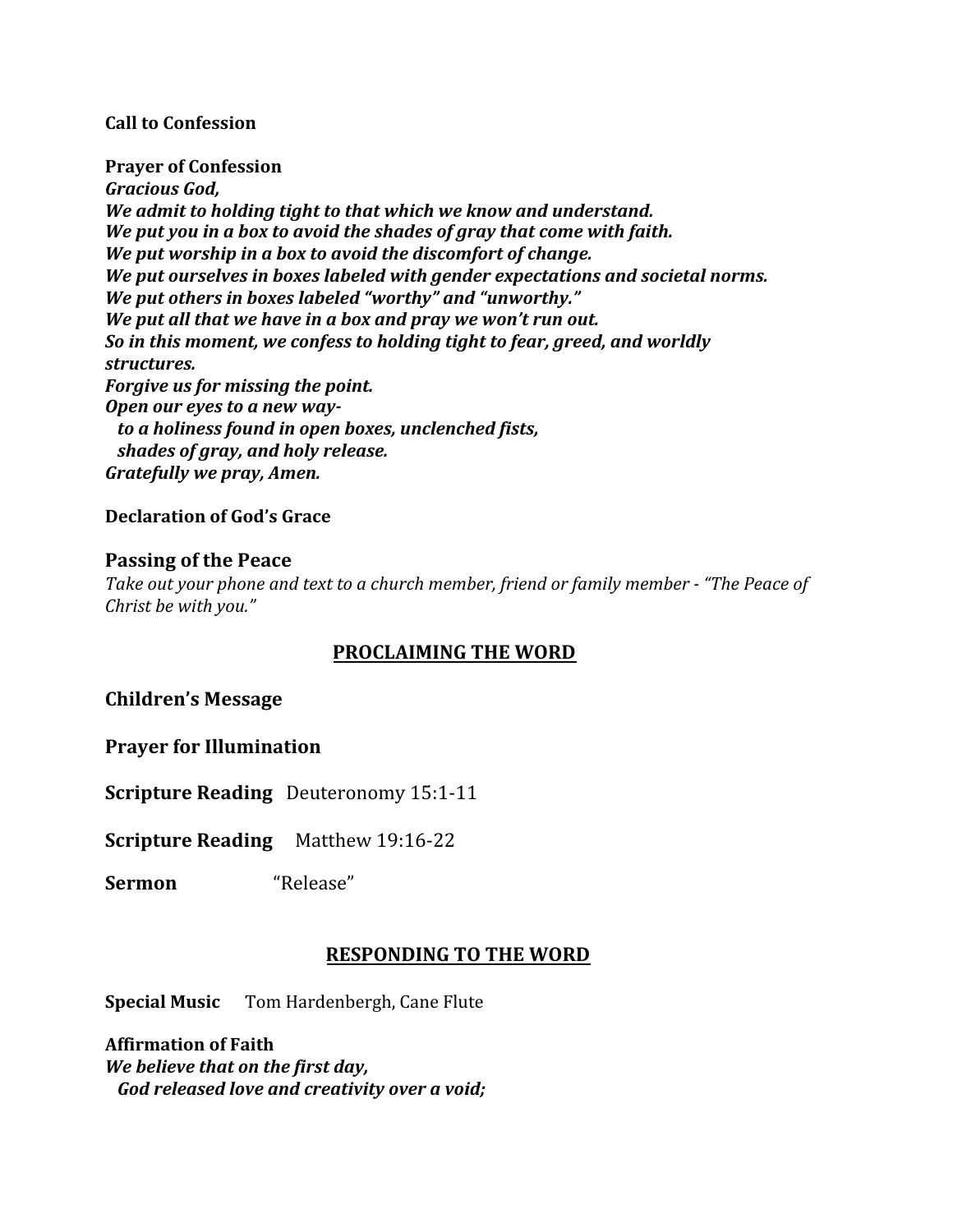*and that void became mountains and rivers, sunsets and starry nights.*

*We believe God released God's people from the grips of slavery, liberating us day in and day out.*

*We believe God laid down with death and was released from its grip, knowing suffering and freeing us from this fragile life.*

*And we believe God invites us day in and day out to release our fears, let go of assumptions, tear down walls, throw open the doors, and walk closer to love.*

*May it be so. Amen.*

### **Joys and Concerns of the Congregation/ Pastoral Prayer**

*Comment on Facebook if you have a joy or concern to be shared. You can also email or call the church with prayer concerns. Tomorrow we will send a list of prayer concerns over email to our community.*

## **The Lord's Prayer**

*Our Father who art in heaven, hallowed be thy name. Thy kingdom come, thy will be done, on earth as it is in heaven. Give us this day our daily bread; and forgive us our debts, as we forgive our debtors; and lead us not into temptation but deliver us from evil. For thine is the kingdom and the power and the glory, forever. Amen.*

## **Offering**

*Your of erings support the mission and ministry of Eastminster Presbyterian Church. You can give online by going to* <http://www.eastminsterchurch.org/give/online-giving/>

**Hymn** *Release What Holds You Back*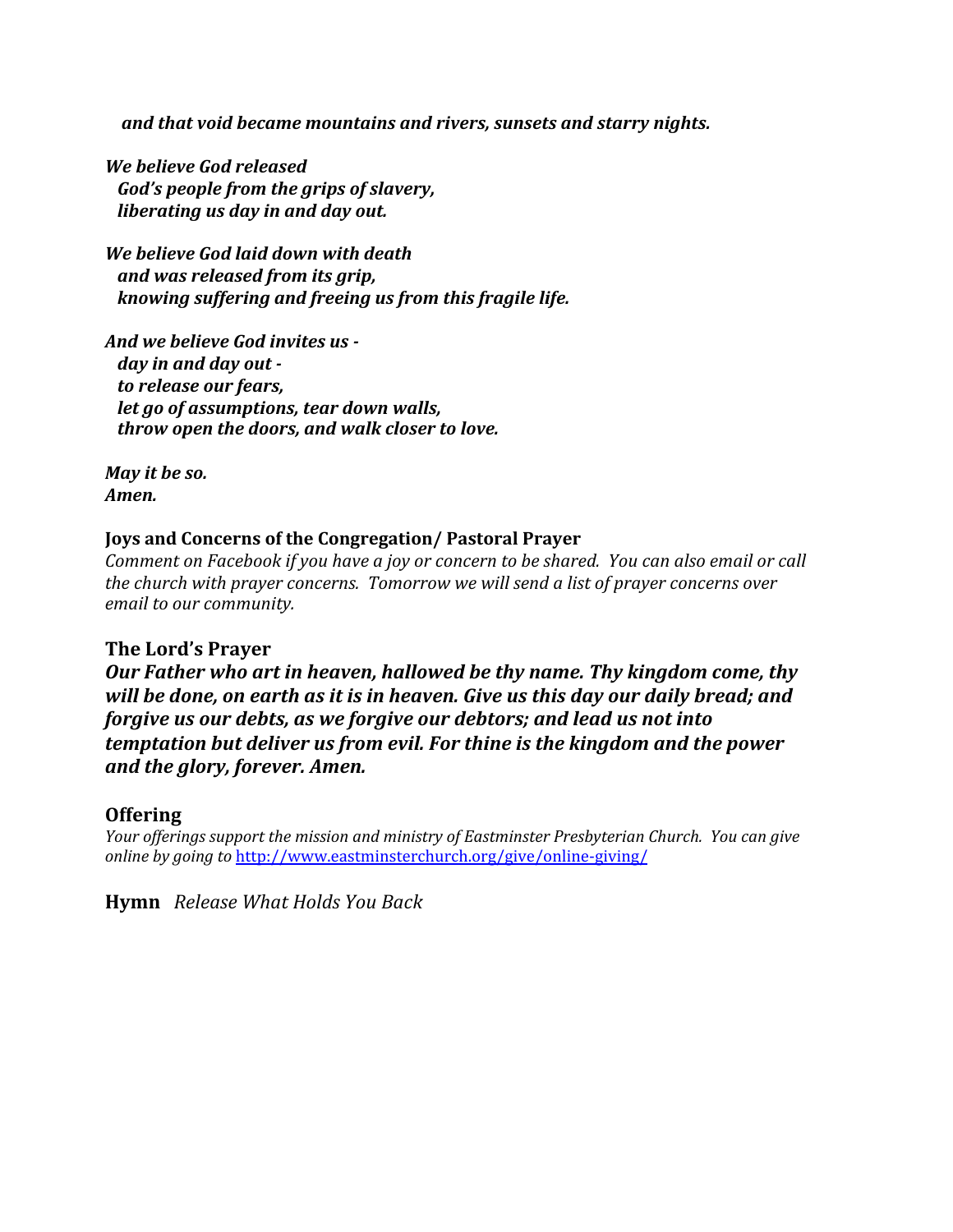

© 2020 Stephen M. Fearing | www.stephenmfearing.com

# **Charge & Benediction**

**Postlude** "The Solid Rock"

## **Participants in today's service:**